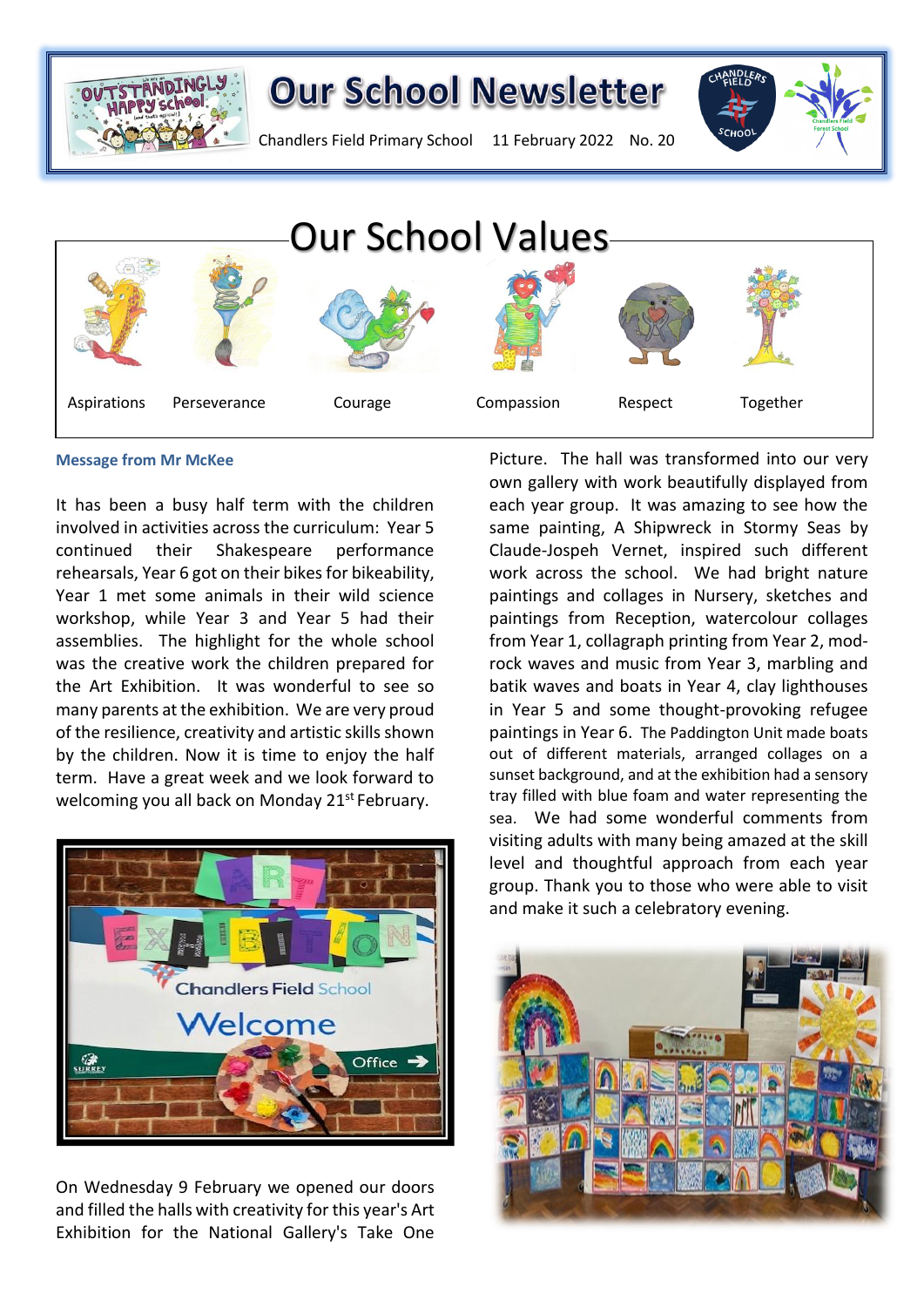

Chandlers Field Primary School 11 February 2022 No. 20





### **Year 3 Sharing Assembly**

We were delighted to receive this feedback from a parent on the sharing assembly that took place this morning:-

"I was really impressed by how enthusiastic and informative the children were. They did a brilliant job of explaining how they supported the school community through the School Council and Listening Ears. I learnt alot this morning about all sorts of interesting subjects including the rainforest and the Iron Age, Forest School, netball, and was even quizzed on my maths skills. Well done Year 3"!

### **Play Leaders**

We have 7 volunteer Play Leaders from Year 6 who support during lunchtime break working as part of a team and communicating and playing with the younger pupils. They are aware of their boundaries and when they need to ask for help from an adult. They ensure that their area is safe, with no tripping hazards, keeping instructions simple and the most important aspect of their role is for it to be FUN for everyone.

Below are some quotes from a few of our Play Leaders and how they are enjoying their role:

"I love being a play leader because I can help teach the children new things which makes me feel proud and I love seeing the smiles on their faces when they don't have anyone to play with and then I come over to play.

It is a great experience because it builds up my confidence with other people and once again makes me feel proud of myself. Overall, so far it has been a great experience and makes me happy." (Oliver)

"I am glad to be a playleader because it is fun to play games and create our own with the children" (Jasleen)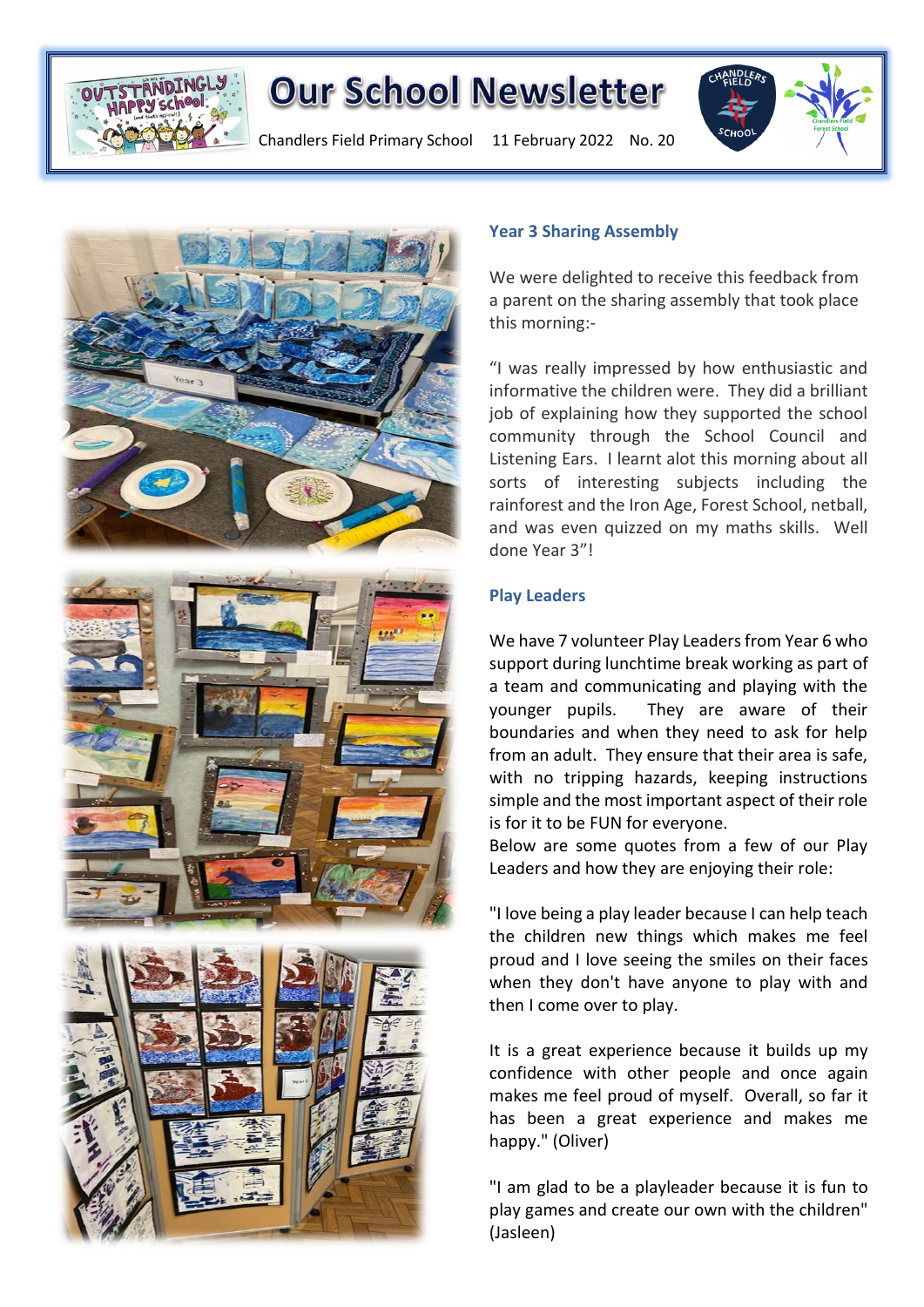

Chandlers Field Primary School 11 February 2022 No. 20

"I am proud to be a playleader and help children while representing my class" (Ziya)

"I love having this badge and feel my role as a playleader is important as it helps children to play nicely" (Orneda)

PLAYLEADERS



ORNEDA OLIVER



SABAH ZIYA



CHELSEA-MAYE EMILY



JASLEEN

### **School Council News**

Lunchclubs – the council agreed that it would be a good idea to have the learning zone (library and computer suite) open at lunchtimes for children to learn. Councillors felt it would be good for the

older children to help others at this time. A timetable will be put in place for next term.

# **Our Voice counts....**



### **Nursery Places**

We will soon be allocating nursery places for September 2022. If your child is 3 years old by 1 September 2022 and you are not already on our nursery waiting list, please contact the school office

### **Independent Learning**

as soon as possible.

Well done to the children who have continued to show a positive attitude in their online learning.

| Mathletics Top 10 - Spring Term 1 |                          | <b>Certificates</b> |               |        |      |
|-----------------------------------|--------------------------|---------------------|---------------|--------|------|
| <b>Name</b>                       | Class                    | <b>Points</b>       | <b>Bronze</b> | Silver | Gold |
| Sabah P.                          | <b>Buckingham Palace</b> | 18250               | 6             |        |      |
| Jasleen J.                        | <b>Buckingham Palace</b> | 9314                | 5             | 1      |      |
| Jakub <sub>O.</sub>               | <b>Bond Street</b>       | 9313                | 5             |        | 1    |
| Orneda H.                         | <b>Buckingham Palace</b> | 9311                | 4             |        |      |
| Sam D.                            | Southbank                | 8347                | 5             |        |      |
| Adam R.                           | Greenwich                | 7850                | 4             |        |      |
| Briken B.                         | Southbank                | 7580                | 5             |        |      |
| Sebastian V.B.                    | <b>Pudding Lane</b>      | 6384                | 3             |        |      |
| Sude K.                           | <b>Windsor Castle</b>    | 5495                | 3             |        |      |
| Summer M.                         | <b>Hyde Park</b>         | 5030                | 4             |        |      |